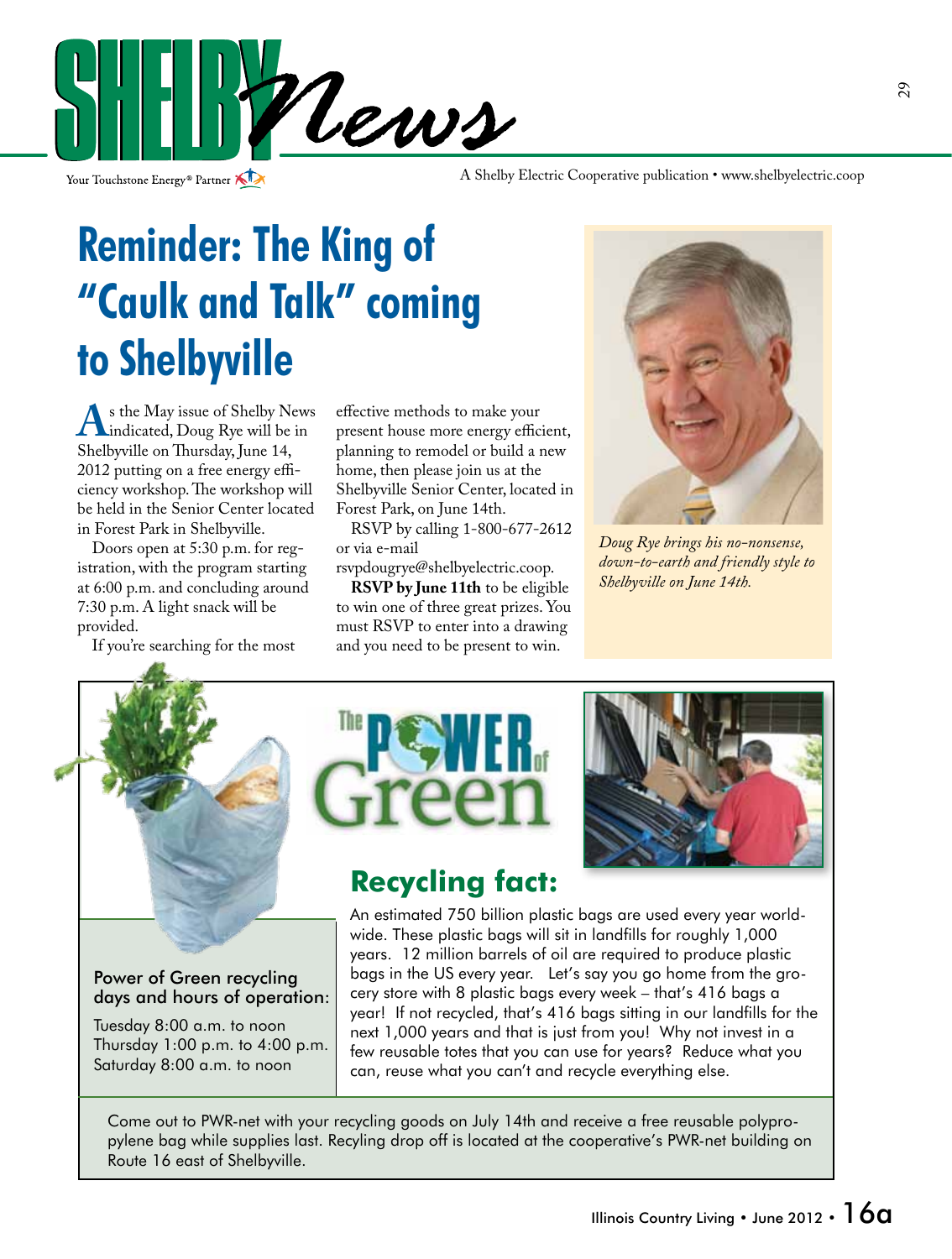

# **Your Power – Your Plan – Your Choice**

*UPay - a Prepaid Electric Service from Your Cooperative*

#### **Real power solutions to fit your way of life.**

Have you ever wished you could take control of your energy consumption? Now you can with *U*Pay, a prepay energy solution from Shelby Electric Cooperative.

*U*Pay works best for members wanting to take control of their electric use and monitor consumption. Research has found using the prepaid method of buying electricity can actually save you money by reducing your consumption.

#### *U***Pay allows you to:**

- **Control your energy use and budget**
- **Pay for energy as you use it**
- **Purchase electricity on your schedule**
- **Monitor and reduce energy use**
- **Pay as you go, no monthly bills**
- **Have greater flexibility with seasonal homes**
- **Pay and manage a family member's bill**
- **Control your budget if you are on a fixed income**
- **Control and manage electric consumption on rental property**

*U*Pay prepay from Shelby Electric Cooperative gives members the control to monitor their electric consumption on a regular basis which allows the member to notice patterns in their day-to-day use. The beauty of the *U*Pay program is that it fits YOUR budget. You can buy enough electricity to last until payday or you can buy **Enjoy savings with reduced consumption** *Optional In-Home Display* 

Contact Shelby Electric Cooperative to learn more about this prepaid option by calling 1-800-677-2612.

*The SEC phone payment and e-bill options for checking or savings accounts will not be made available to members who have had NSF or returned funds with SEC within the past 12 months.*



P.O. BOX 560 Shelbyville, IL 62565 **Phone: 217-774-3986 Fax: 217-774-3330 www.shelbyelectric.coop twitter.com/YourCoop facebook.com/YourCoop**

**Office Hours:** 7:30 a.m. - 4:30 p.m.





enough to last several months. The choice is yours!

| <b>OUTAGE REPORT</b><br><b>LINE OUTAGES</b> |              |                   |                   |                                   |
|---------------------------------------------|--------------|-------------------|-------------------|-----------------------------------|
| <b>DATE</b>                                 | <b>HOURS</b> | <b>SUBSTATION</b> | <b>CAUSE</b>      | <b>MEMBERS</b><br><b>AFFECTED</b> |
| 4/3/2012                                    | 1.00         | Shelby            | Vehicle           | 73                                |
| 4/14/2012                                   | 3.15         | Airport           | Vehicle           | 78                                |
| 4/15/2012                                   | 3.05         | Neoga             | Equipment failure | 77                                |
| 4/30/2012                                   | 1.10         | Velma             | Lightning         | 106                               |
| 4/30/2012                                   | 1.50         | Velma             | Lightning         | 106                               |
| <b>SUBSTATION OUTAGES</b>                   |              |                   |                   |                                   |
| <b>DATE</b>                                 | <b>HOURS</b> | <b>SUBSTATION</b> | <b>CAUSE</b>      | <b>MEMBERS</b><br><b>AFFECTED</b> |
| 4/3/2012                                    | 4.1          | Dunkel            | Planned work      | 295                               |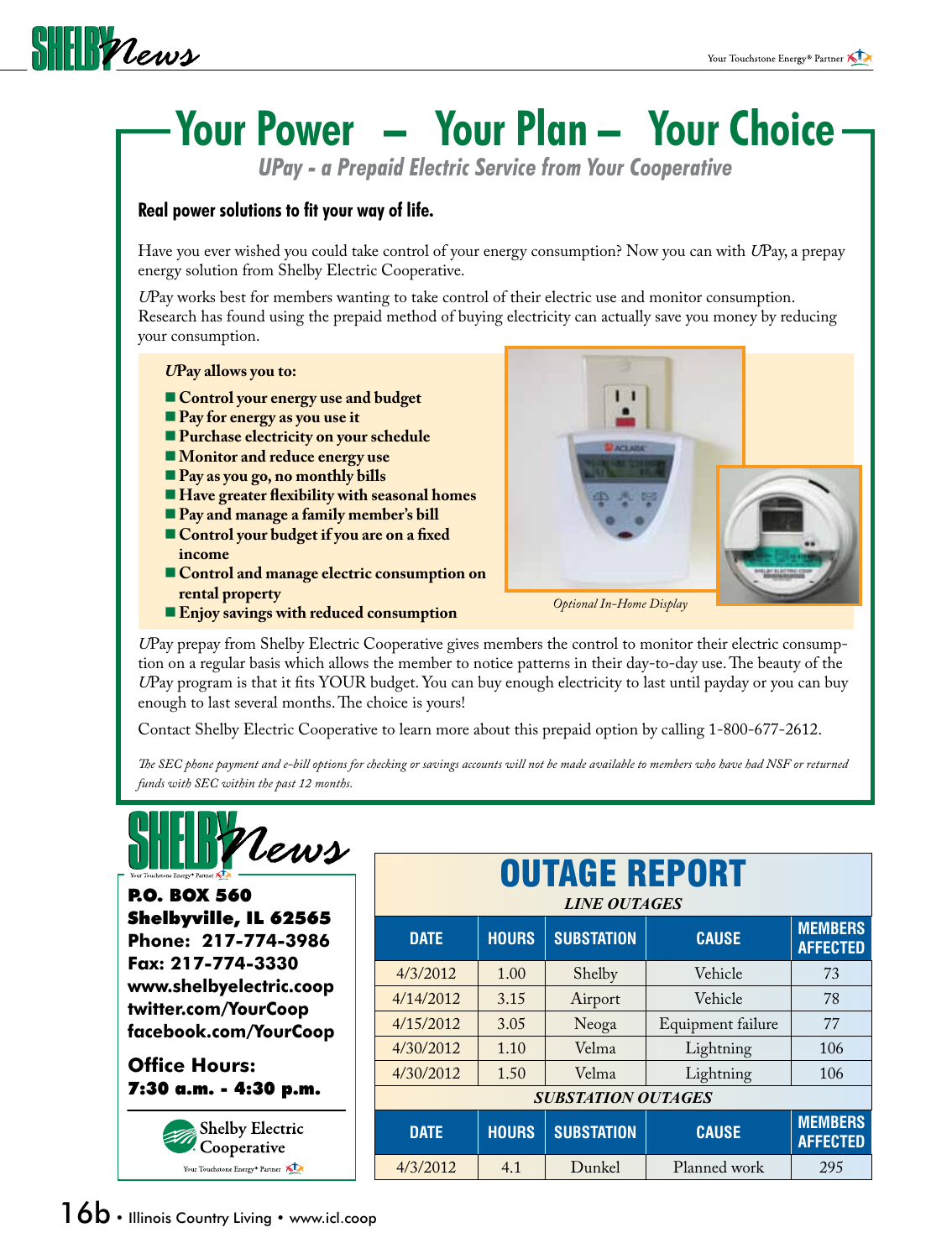

### **Leave the pole alone**

*Placing a sign on a utility pole could endanger a life*

**M** / hat do yard sale signs, basketball hoops, deer stands, satellite dishes and birdhouses have in common? They're often found illegally attached to utility poles.

 But this isn't only a crime of inconvenience. Safety issues caused by unapproved pole attachments place the lives of lineworkers and the public in peril.

 It may seem innocent, but a small nail partially driven into a pole can have deadly results around highvoltage electricity.

Your local electric co-op line crews climb utility poles at all hours of the day and night, in the worst of conditions. Anything attached to utility poles can create serious hazards for our line personnel. Sharp objects like nails, tacks, staples or barbed wire can puncture rubber gloves and other safety equipment, making linemen vulnerable to electrocution.

Lineworkers with electric co-ops

have reported poles used as community bulletin boards, satellite mounts and even support legs for deer stands, lights and carports. Not only do these attachments put line crews at risk, anyone illegally placing these items on poles comes dangerously close to energized power lines with thousands of volts of energy pulsing overhead. It's always wise to keep any structure at least 10 feet away from utility poles.

 Unauthorized pole attachments violate the National Electrical Safety Code, the accepted manual containing guidelines for safe electrical engineering standards. Utilities strictly follow this code which includes a section that reads, "Signs, posters, notices and other attachments shall not be placed on supporting structures without concurrence of the owner (the utility is the owner of the pole). Supporting structures should be kept free from



other climbing hazards such as tacks, nails, vines and through bolts not properly trimmed."

 Please help us keep our linemen — and our community — safe. Don't attach any of these unauthorized and dangerous items to utility poles. Fixtures not belonging to the cooperative or another utility will be removed by co-op line personnel; the co-op is not responsible for any losses if an item is damaged or destroyed during removal.

## **IMPORTANT NOTICE:**

**The Co-op Connections Card and the new Healthy Benefits discounts does not include dental in Illinois or Vermont. They are sorry for any inconvenience. If/When this discount becomes available in Illinois, we will notify our members.**



Want to beat the heat? Run appliances like dishwashers and dryers late in the evening to keep the heat from affecting your comfort. Use cold water to wash clothes and remember to unplug electric chargers, televisions and any appliances when you are not using them. Learn more ways to save at TogetherWeSave.com

*Source: Touchstone Energy® Cooperatives*

**Shelby Energy 1-217-774-2311**

24-hours-a-day

**PWR-net & WildBlue Internet 1-877-994-2323** weekdays (closed from 12:00 p.m. - 1:00 p.m.)

**Shelby Electric Cooperative 1-800-677-2612 1-217-774-3986** 24-hours-a-day